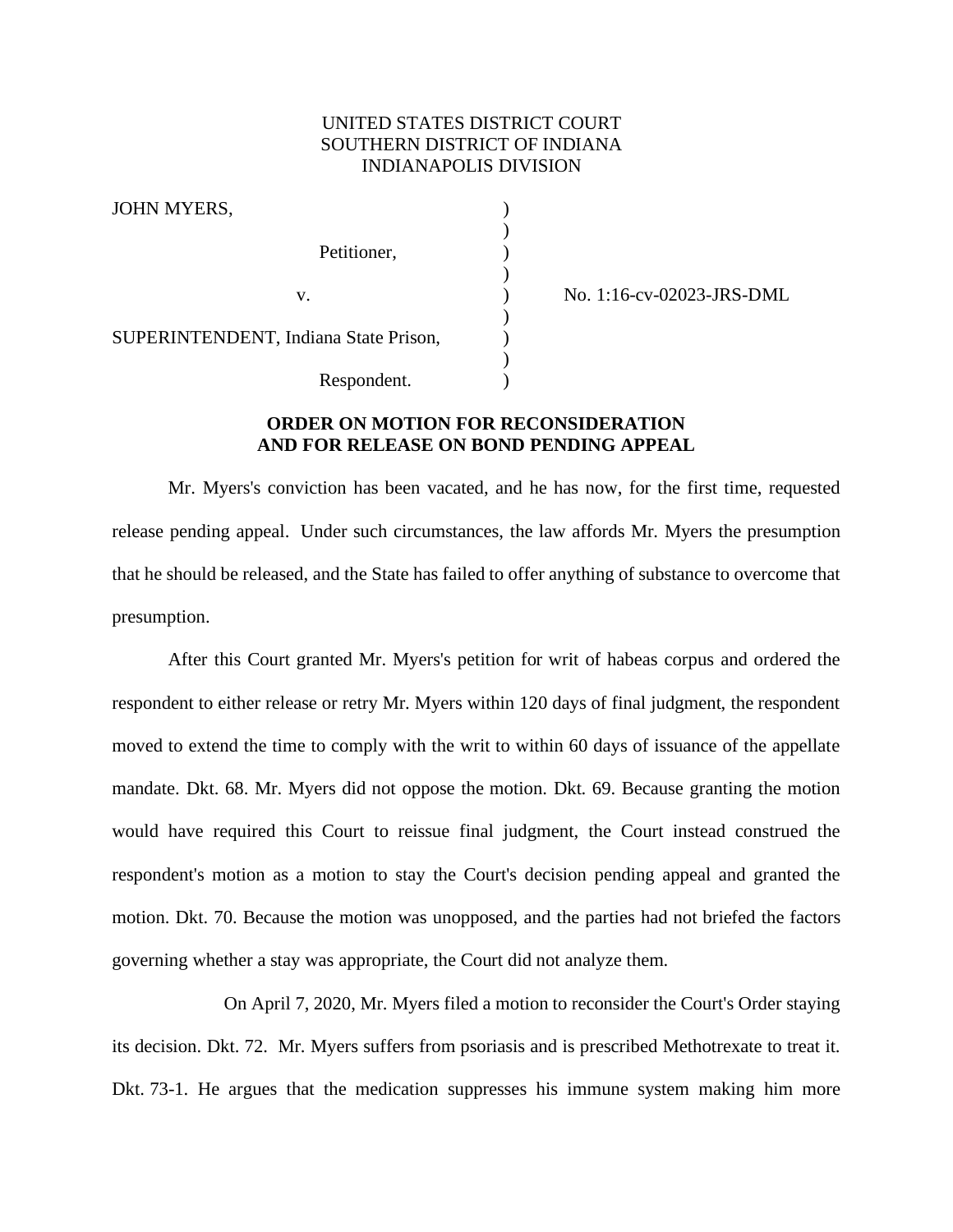vulnerable to complications from Covid-19 and that the current pandemic warrants reconsideration of the Court's prior Order. He requests release pending his appeal.<sup>[1](#page-1-0)</sup>

### **I. Rule 23(d) and This Court's Authority to Decide the Pending Motion**

The respondent argues that this Court cannot modify its prior custody order while the case is on appeal. This argument is based on Rule 23(d) of the Federal Rules of Appellate Procedure which states that:

An initial order governing the prisoner's custody or release, including any recognizance or surety, continues in effect pending review unless for special reasons shown to the court of appeals or the Supreme Court, or to a judge or justice of either court, the order is modified *or an independent order regarding custody, release, or surety is issued.*

## (emphasis supplied).

Both parties argue that the plain language of the rule supports their position. The Rule indicates that only the Court of Appeals or Supreme Court can review or modify an initial custody order, but it is unclear whether a district court can issue an independent order altering its initial custody decision.

When ruling on Mr. Myers's petition, this Court granted a conditional writ. That initial ruling—that the government must either release or retry Mr. Myers within 120 days of final judgment—was not an initial determination on the merits of Mr. Meyers's custody on appeal.

The respondent's motion to extend the deadline for releasing or retrying Mr. Myers focused on the retrial aspects of the conditional writ, rather than on the question of whether Mr. Myers should be released pending appeal. The respondent's motion argued that it would waste state resources to initiate new trial proceedings while on appeal before the Seventh Circuit because, if the Seventh Circuit reversed this Court, then no retrial would be needed. The respondent also

<span id="page-1-0"></span><sup>&</sup>lt;sup>1</sup> Oral Argument before the Seventh Circuit occurred on May 26, 2020.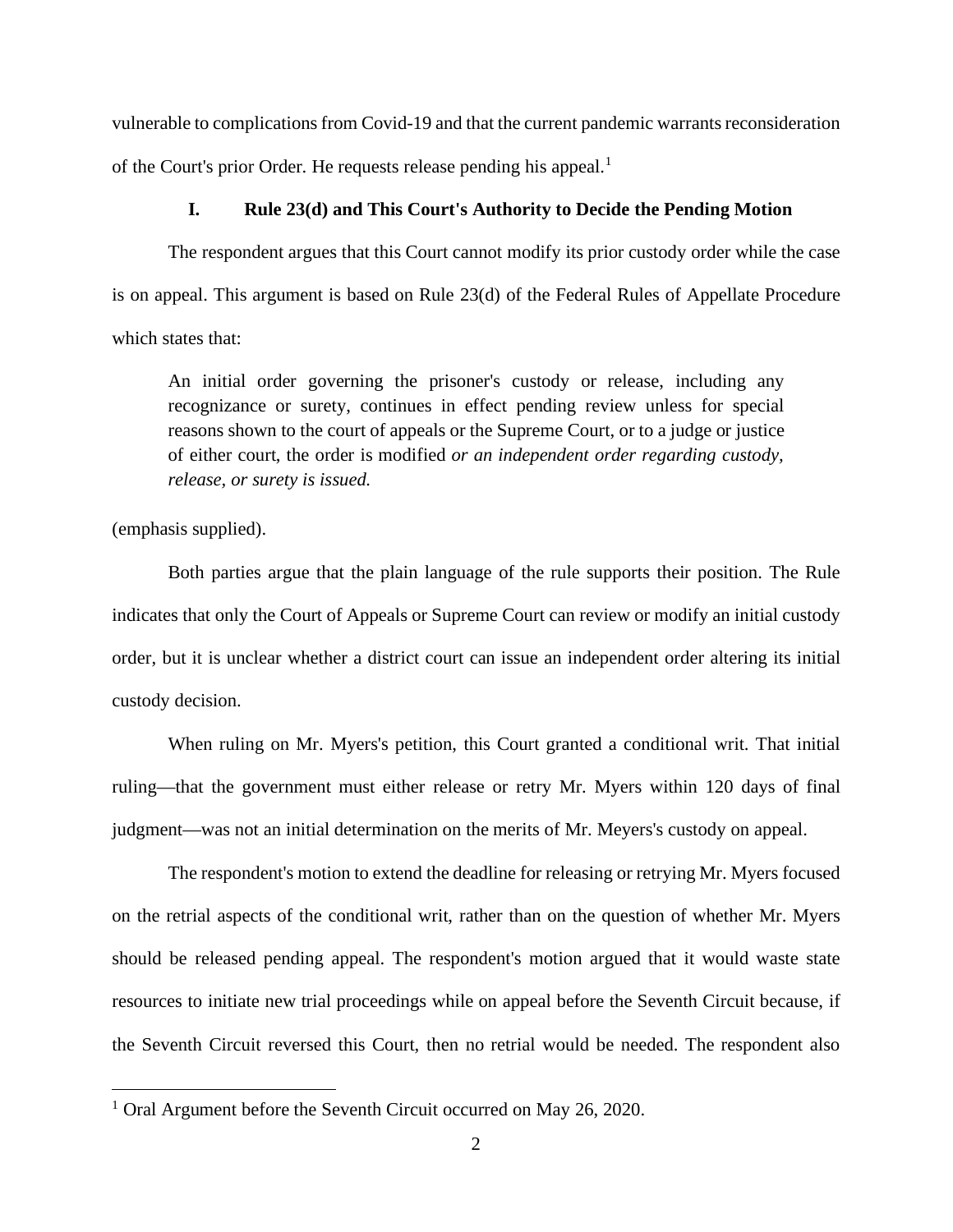argued that if the state initiated new state proceedings against Mr. Myers, he would need separate defense counsel for the state proceedings and conflicts of interest could develop between his state criminal defense attorneys and his federal appellate attorneys. These concerns were abated by staying implementation of the Court's judgment, but they would still be abated if Mr. Myers were released pending appeal. In other words, the question of when the state must initiate new trial proceedings can be separated from the issue of whether Mr. Myers should be released pending appeal. *See Hampton v. Leibach*, 2001 WL 1618737, \*2 (N.D. Ill. Dec. 18, 2001) ("The Court agrees that it is appropriate to permit the state to defer its decision whether to retry Hampton until the conclusion of the appeal—thus resolving respondent's primary claim of irreparable injury but that does not govern whether Hampton should be released pursuant to Rule 23(c) while respondent's appeal is pending."). Because the parties never briefed the question of release on appeal, the Court explicitly did not analyze the factors to make that determination in its prior Order. Furthermore, this new motion from Mr. Myers is his first request for release pending appeal. Therefore, it is fair to say that the Court has not made an initial determination on the merits regarding Mr. Myers's custody on appeal.

Nevertheless, even if the Court's prior Order staying its judgment is construed as an initial custody order, the Court has authority to issue a new Order.

The Seventh Circuit has not addressed this exact question. But other circuits have concluded that the district court retains the power to "issue orders respecting custody or enlargement of the petitioner at least until a party seeks a modification or change of such an order by motion in the court of appeals." *Jago v. U.S.Dist.Ct., N.Dist. of Ohio,* 570 F.2d 618, 626 (6th Cir. 1978); *accord United States ex rel. Thomas v. New Jersey*, 472 F.2d 735, 742-43 (3d Cir.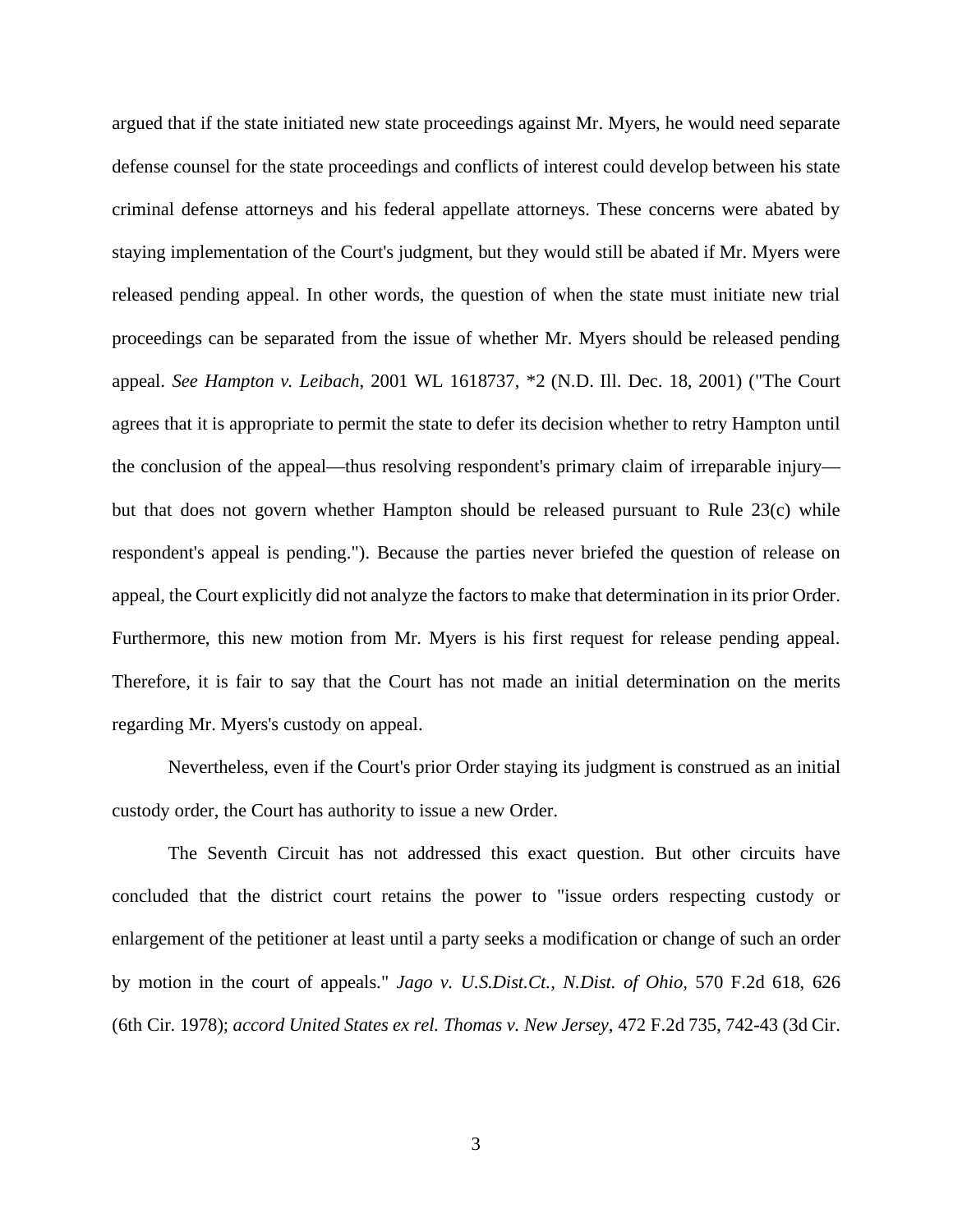1973); *Stein v. Wood*, 127 F.3d 1187, 1190 (9th Cir. 1997).[2](#page-3-0)

denied the petitioner's motion for bail after granting his habeas petition. It then granted a second

motion for bail after the respondent had appealed the district court's grant of the writ.

The Sixth Circuit reiterated its position in 1992:

In the context of habeas proceedings, specifically, we have recognized that, even after an appeal has been taken from the district court's order granting or denying a habeas petition, the district court retains some jurisdiction to issue orders regarding the custody or enlargement of the defendant pending review. *Jago v. U.S. Dist. Ct., N. Dist. of Ohio,* 570 F.2d 618, 623 (1978). The district court retains such jurisdiction because "the question concerning the physical custody of the defendant pending further review *does not affect the matters involved in the appeal itself.*" *Id.* at 622. (emphasis added).

*Workman v. Tate*, 958 F.2d 164, 167 (6th Cir. 1992).

The Seventh Circuit has cited *Jago* approvingly for the proposition that "federal courts have inherent authority to allow petitioners for federal habeas corpus to be released on bail." *Bolante v. Keisler*, 506 F.3d 618, 619–20 (7th Cir. 2007); see also *Cherek v. United States,* 767 F.2d 335, 337 (7th Cir. 1985). But the Seventh Circuit has not ruled on the question of whether the district court can issue a second order on custody under Rule 23(d).

An Eastern District of Wisconsin case also cited *Jago* approvingly and held that a district

court can issue multiple orders regarding custody while the case is on appeal. The court also noted

that the district court's first order granting a stay pending appeal was pursuant to Rule 8 rather than

Rule 23:

No such "initial order" has been entered in this matter; the court's stay order of March 26, 1985, was entered pursuant to Rule 8, Federal Rules of Appellate Procedure, concerning stays pending appeal, not Rule 23, concerning the custody of prisoners in habeas corpus proceedings. In any case, during the pendency of the appeal process the district court retains power to issue more than one order respecting the custody or enlargement of the successful habeas petitioner.

<span id="page-3-0"></span><sup>2</sup> The respondent argues that *Stein* did not involve a second order from the district court, instead the district court had authority to determine whether the State had complied with the conditional writ, but the *Stein* opinion discusses *Jago* at length and explicitly adopts its holding.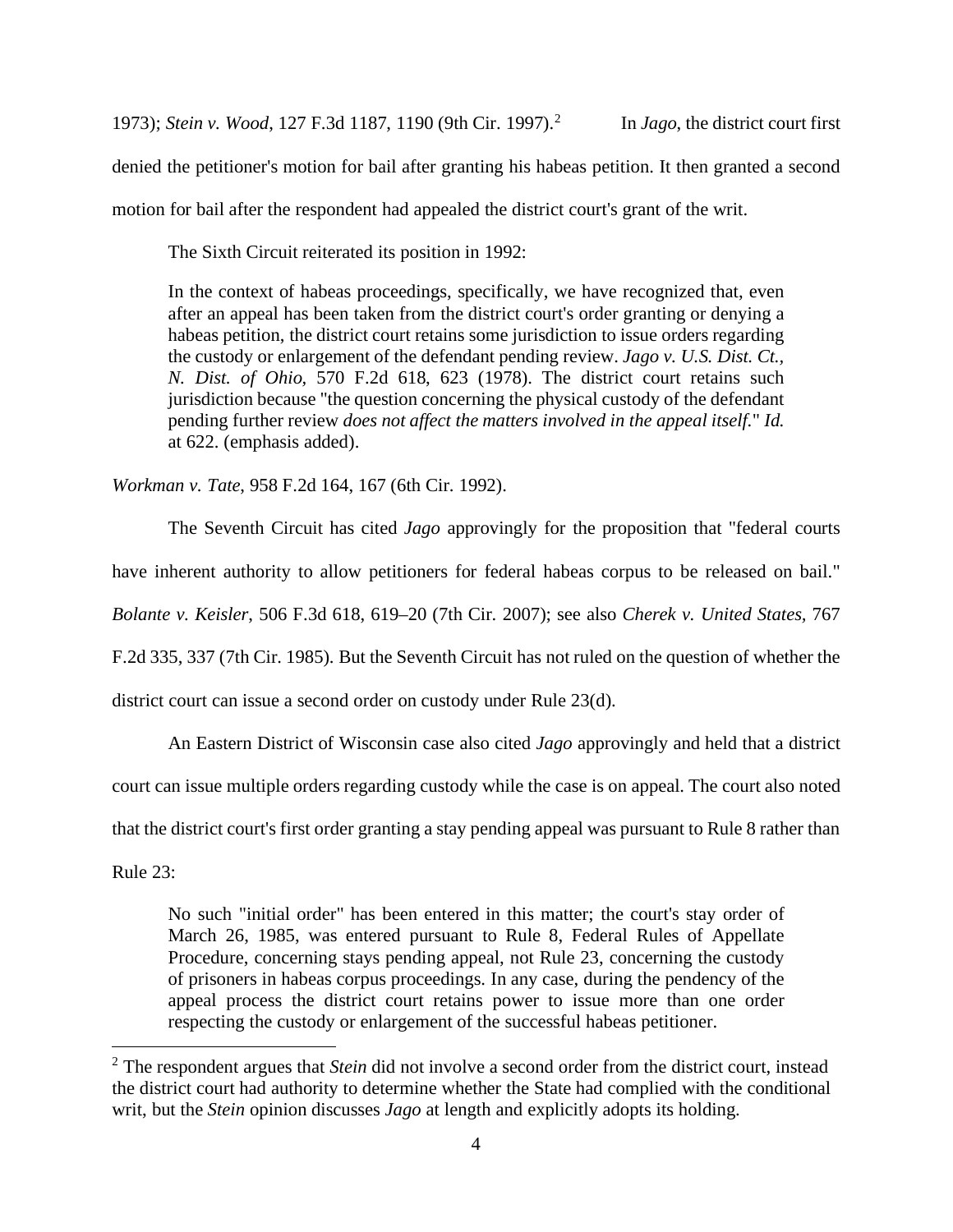*Woods v. Clusen*, 637 F. Supp. 1195, 1197 (E.D. Wis. 1986) (citing *Jago*).

In *Dassey v. Dittmann*, No. 14-CV-1310, 2016 WL 6684214, at \*2 (E.D. Wis. Nov. 14,

2016), the district court considered a request for release pending appeal even though it had

previously stayed its judgment pending appeal. The district court explained:

In *Walberg v. Israel*, 776 F.2d 134 (7th Cir. 1985), the court of appeals granted the petitioner's writ of habeas corpus and ordered the state to release him unless it retried him within 120 days. *Id.* at 135. However, the court stayed its mandate to allow the respondent to petition the Supreme Court for certiorari. *Id.* The state did so. When the petitioner subsequently sought release pursuant to Rule 23, a dispute arose as to whether it was for the court of appeals or for the Supreme Court to decide whether the petitioner should be released in the interim. *Id.* Despite its stay, the court of appeals concluded that the issue was for it to decide. *Id.*

This court likewise concludes that, notwithstanding its stay of its judgment pending the respondent's appeal, it remains this court's obligation to address in the first instance whether Dassey should be released while the court of appeals considers the respondent's appeal.

*Dassey*, 2016 WL 6684214, at \*2.

The respondent cites *Woodfox v. Cain*, 789 F.3d 565, 568 & n.5 (5th Cir. 2015), for the proposition that this Court lacks authority to rule on the pending motion. Although the Fifth Circuit stated in *Woodfox* that "Rule 23(d) plainly limits the entities that can modify an initial order or issue an independent order regarding custody to 'the court of appeals or the Supreme Court, or to a judge or justice of either court,'" the court declined to decide the issue because it had not been briefed by the parties. The court then assumed that the district court had a "vehicle" for ordering the petitioner's release. *Id*.

Although it is an open question in our circuit, the weight of authority supports the district court's authority to decide the pending motion. Other district courts in our circuit have agreed with this position. Furthermore, it seems inconsistent for the respondent to argue that this Court had the power to modify its conditional writ when asked by the respondent to extend Mr. Myers's custody,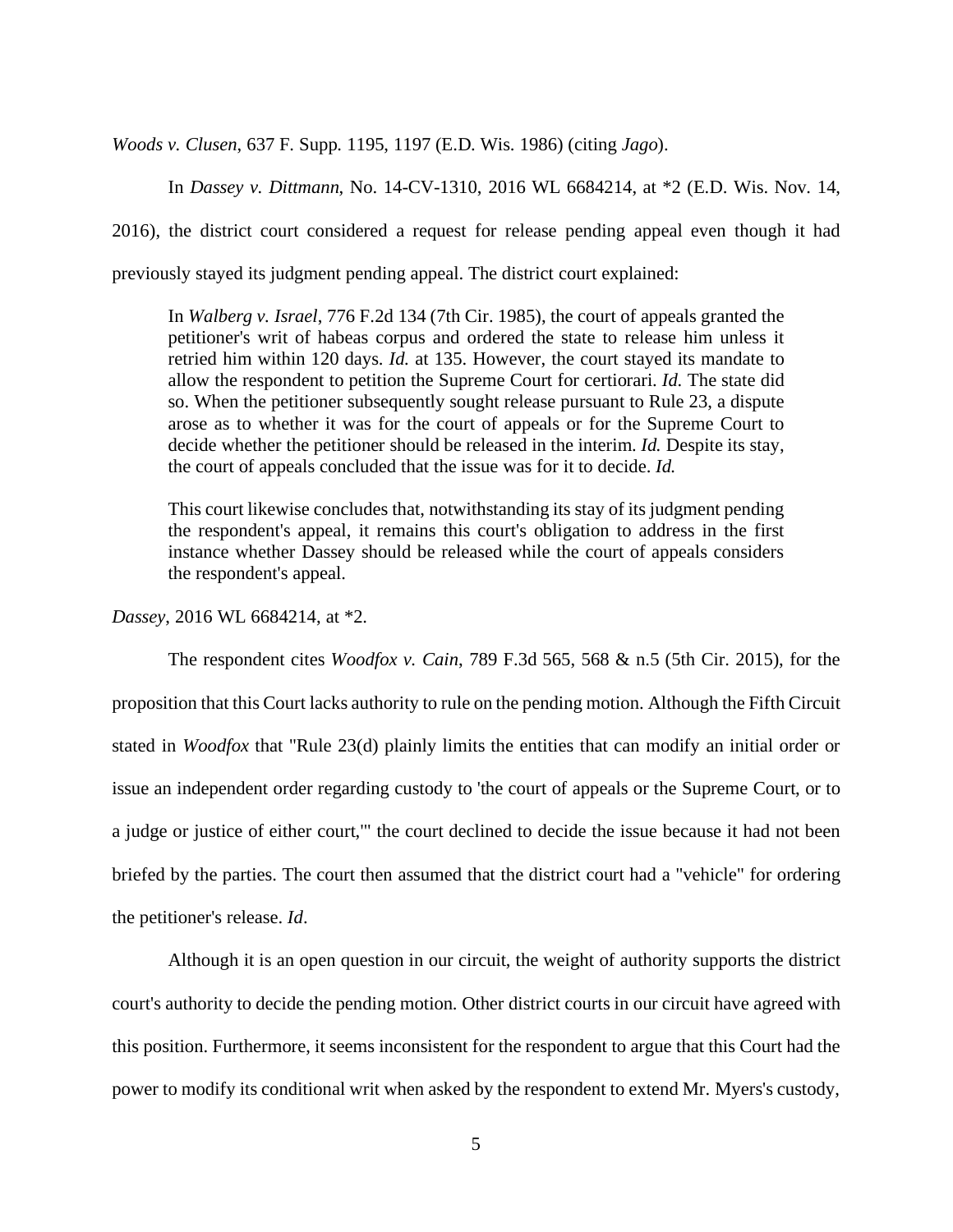but no longer has that power when asked to modify its order a second time. For these reasons, the Court finds that it has the authority to rule on the pending motion whether it is considered an initial decision on the merits of Mr. Myers's custody or an independent order under Rule 23(d).

### **II. Legal Standard**

"When a district court has granted habeas relief, the petitioner is granted a presumption in favor of release pending appeal." *Etherly v. Schwartz*, 590 F.3d 531, 532 (7th Cir. 2009) (citing *O'Brien v. O'Laughlin,* 557 U.S. 1301, 1302 (2009), and *Hilton v. Braunskill,* 481 U.S. 770, 777 (1987)). The state can overcome this presumption "if the traditional factors regulating the issuance of a stay weigh in favor of granting a stay." *O'Brien,* 557 U.S. at 1302. The factors used to make this determination are "(1) whether the state has made a strong showing that it is likely to succeed on the merits of its appeal; (2) whether the state will be irreparably harmed absent a stay; (3) whether the issuance of a stay will substantially injure the other parties to the proceeding; and (4) where the public interest lies." *Etherly*, 590 F.3d at 532. "Since the traditional stay factors contemplate individualized judgments in each case, the formula cannot be reduced to a set of rigid rules."[3](#page-5-0) *Hilton,* 481 U.S. at 777.

#### **III. Discussion**

Before turning to analyze the *Hilton* factors, the Court first addresses the respondent's contention that Mr. Myers has waived any arguments that are not related to COVID-19 because he did not oppose the respondent's motion to extend the time to comply with the writ. In support of his argument, the respondent cites Seventh Circuit cases involving invited errors at trial. *United States v.* 

<span id="page-5-0"></span> $3$  Although the respondent argues there has been no change in the analysis of these factors since the Court's previous ruling, the Court did not analyze these factors in its prior Order because the respondent had not styled his motion as a motion for a stay, neither party had briefed the factors, and Mr. Myers did not oppose the motion.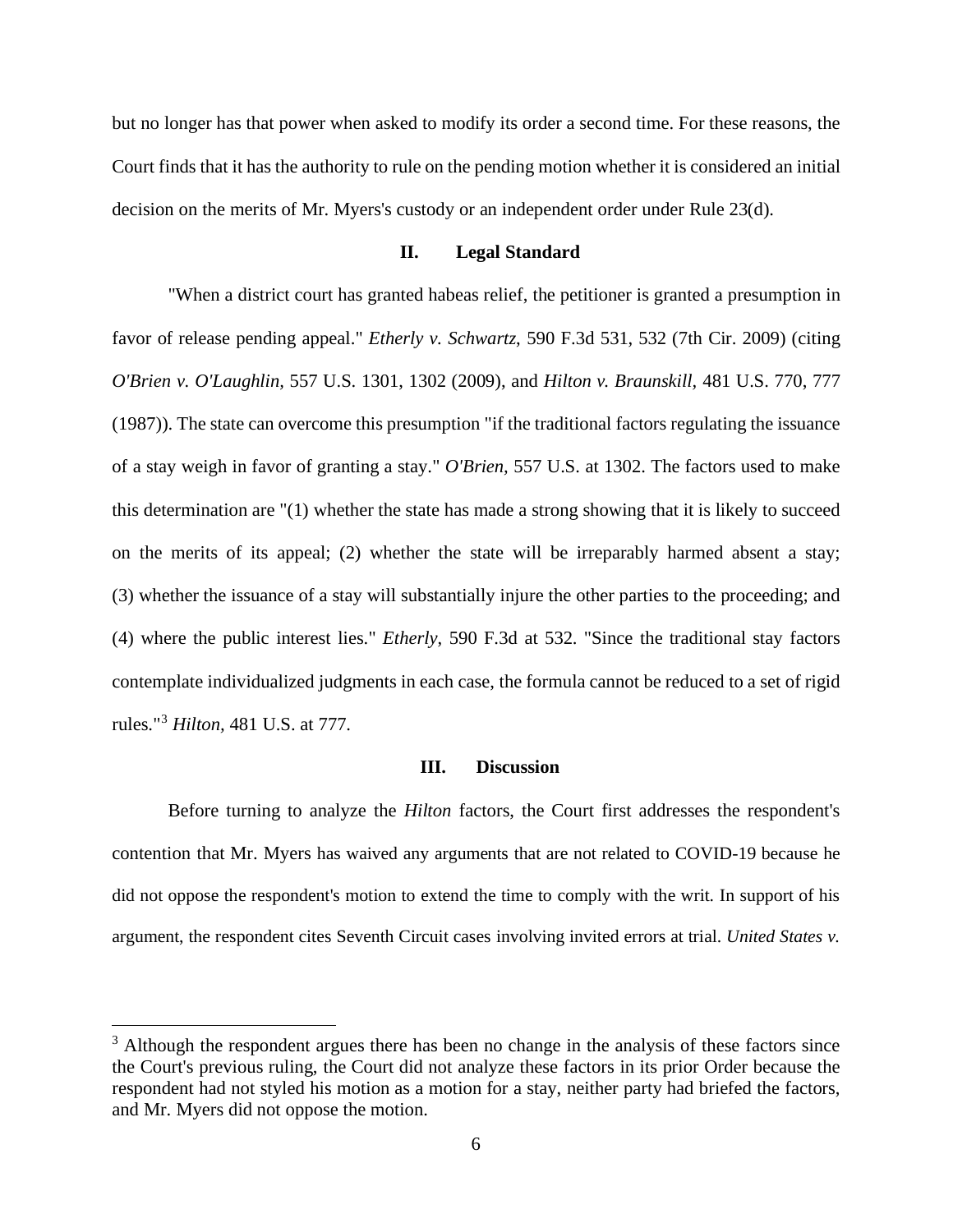*Addison*, 803 F.3d 916, 919 (7th Cir. 2015) (quoting *United States v. Fulford*, 980 F.2d 1110, 1116 (7th Cir. 1992)) ("'It is well-settled that where error is invited, not even plain error permits reversal.'"). The respondent's argument is not persuasive. The invited error doctrine counsels against remedying invited trial errors because to do so would usually involve a mistrial or retrial after appeal—a very costly remedy for an error created, at least in part, by defense counsel. Here, the only cost is the Court embarking on the *Hilton* analysis which it did not do when addressing the respondent's motion for extension of time. Furthermore, the Court can revisit decided issues in a case when "there is a compelling reason, such as a change in, or clarification of, law that makes clear that the earlier ruling was erroneous." *United States v. Harris*, 531 F.3d 507, 513 (7th Cir. 2008). The Covid-19 pandemic is a compelling reason—one both unforeseen and unforeseeable by Mr. Myers at the time he chose not to oppose the respondent's motion to extend the time to comply with the writ—to reconsider Mr. Myers's custody at this time. More specifically, it is a reason, not for release, but to consider the *Hilton* factors. Finally, Rule 23 contemplates the possibility of multiple or revised orders regarding the custody of a habeas petitioner on appeal. For these reasons, the Court will consider the *Hilton* factors to determine whether Mr. Myers should be released pending appeal.

#### **A. Likelihood of Success on the Merits**

This Court has already addressed the merits of Mr. Myers's claims in a lengthy order issued on September 30, 2019. Dkt. 60. Given the double deference applied when addressing ineffective assistance of counsel claims on federal habeas review, this Court did not grant Mr. Myers's habeas petition lightly and believes its decision to be correct and consistent with the law. Therefore, "any attempt to predict the likelihood of reversal of its own decision places the Court in the awkward position of second guessing its own work." *Newman v. Harrington*, 917 F. Supp. 2d 765, 791 (N.D. Ill. 2013).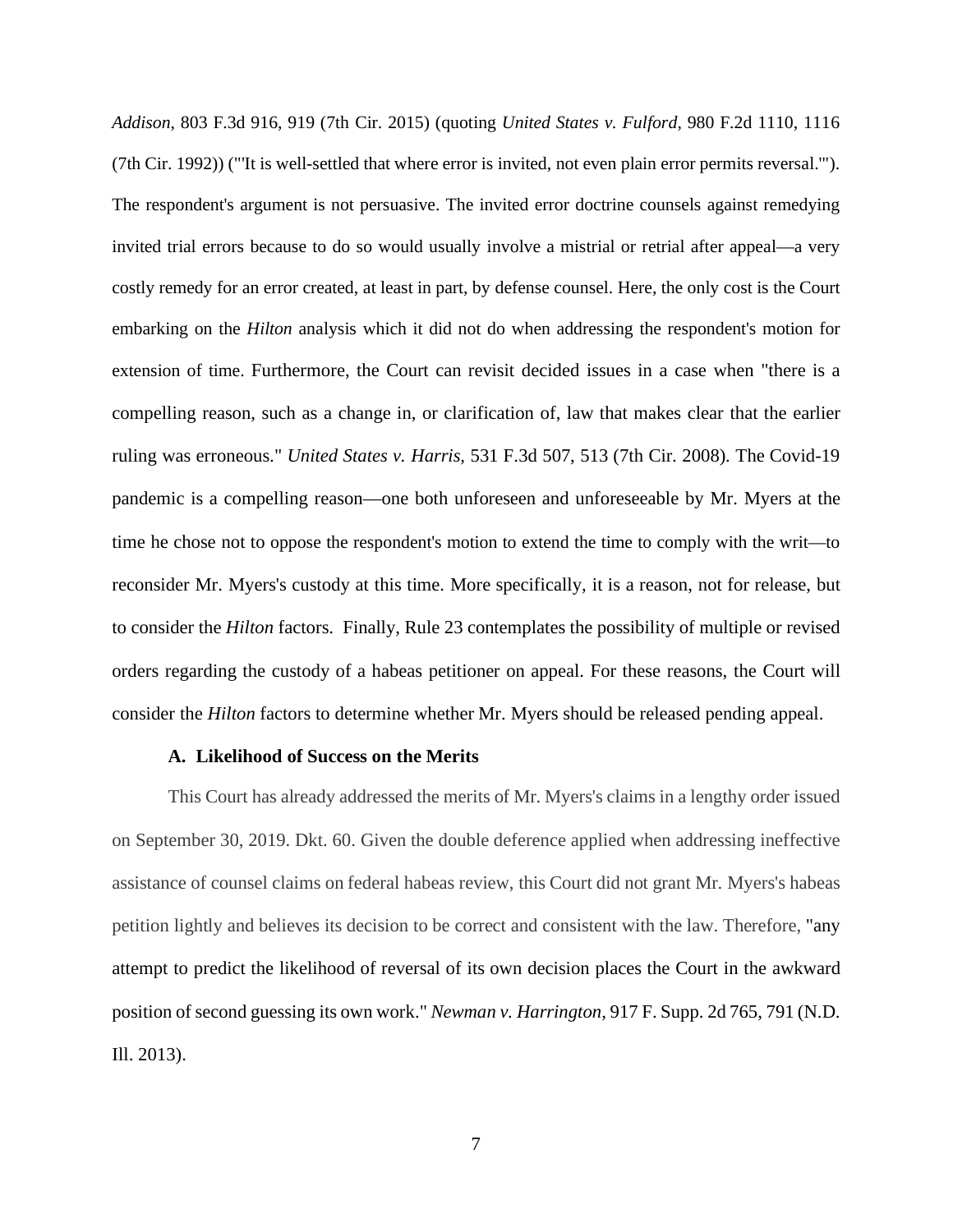The respondent argues that it is likely to succeed on appeal because the state appellate court reasonably applied *Strickland* and "there is no clearly established 'cumulative-error doctrine.'" Dkt. 76 at 11.

To argue for the respondent's likelihood of success on the merits, the respondent reiterates the arguments he previously raised in this Court against Mr. Myers's petition. The Court is not persuaded by these arguments, particularly the argument that there is no clearly established "cumulative-error doctrine." The Seventh Circuit has repeatedly held that the prejudice resulting from multiple instances of deficient performance must be considered together. *Sussman v. Jenkins*, 636 F.3d 329, 360-61 (7th Cir. 2011) (explaining that when faced with multiple errors by counsel, the Court "must consider the[ir] cumulative impact" to determine prejudice); *Martin v. Grosshans*, 424 F.3d 588, 592 (7th Cir. 2005) ("even if [counsel's] errors, in isolation, were not sufficiently prejudicial, their cumulative effect" can amount to prejudice under *Strickland*); *Goodman v. Bertrand*, 467 F.3d 1022, 1030 (7th Cir. 2006) ("the pattern of counsel's deficiencies must be considered in their totality"); *Raether v. Meisner*, 608 F. App'x. 409, 415 (7th Cir. 2015) ("The state court examined the prejudice flowing from each alleged error individually, but the correct question is whether [the defendant] was prejudiced by counsel's errors in the aggregate.").

To the extent this Court should assess the respondent's further assertion that if the respondent loses on appeal before the Seventh Circuit, the State is likely to succeed when retrying Mr. Myers, the Court notes the extensive discussion of the admissible evidence against Mr. Myers in its Order granting Mr. Myers's petition. The Court concluded that the evidence against Mr. Myers was "far from overwhelming." Dkt. 60 at 113. "Other than [a jailhouse informant's] testimony, there was no direct evidence linking Mr. Myers to the crime; there were no witnesses that ever saw Mr. Myers with Ms. Behrman; there was no physical evidence linking Mr. Myers to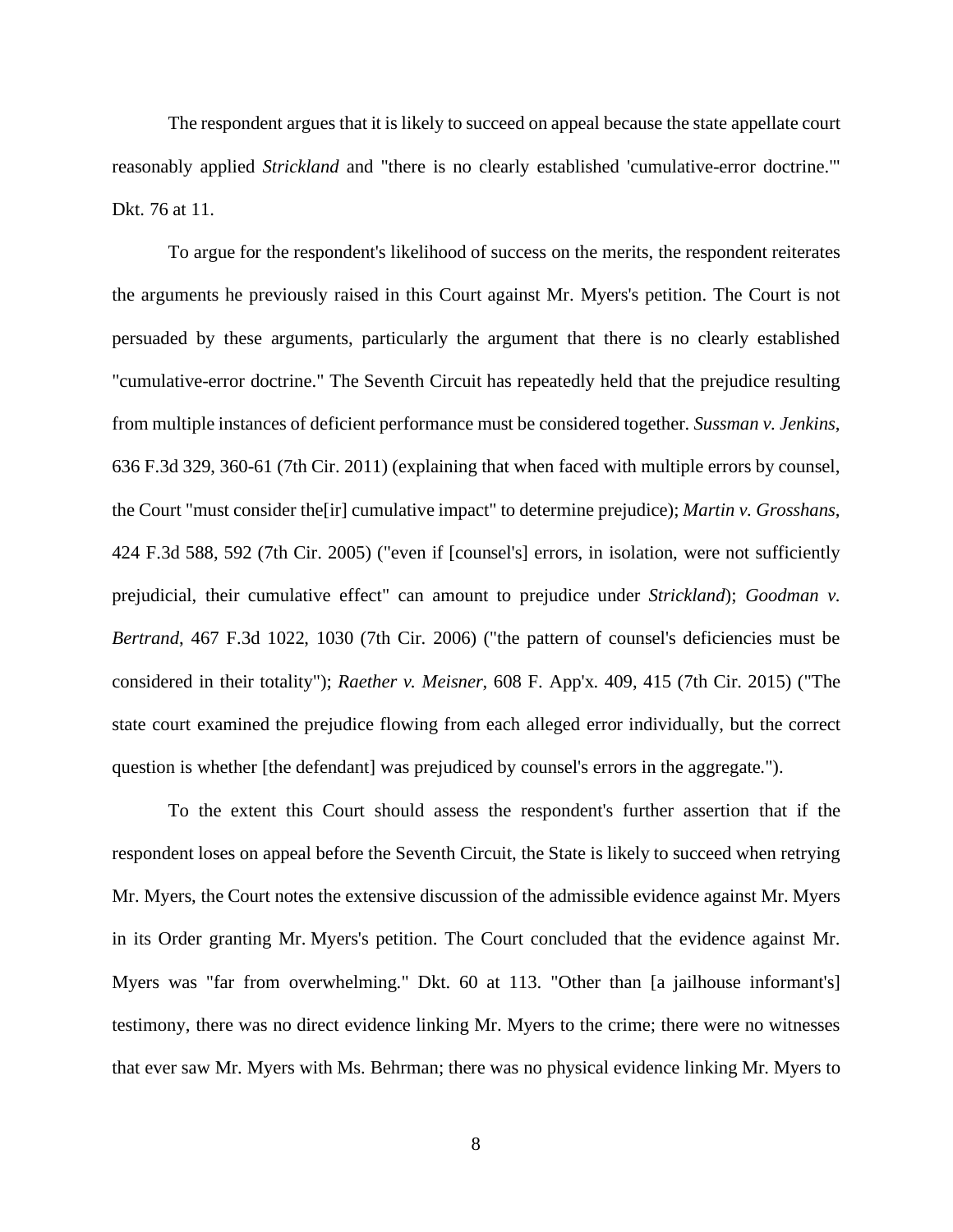the crime; and, had the rape evidence been properly excluded, there was no evidence that Mr. Myers had any motive to kill Ms. Behrman." *Id*.

The respondent's assertion that the State is likely to convict Mr. Myers in a retrial is speculative at best.

The Supreme Court has highlighted the importance of the factor of likelihood of success on the merits: "[t]he balance may depend to a large extent upon determination of the State's prospects of success in its appeal. Where the State establishes that it has a strong likelihood of success on appeal, or where, failing that, it can nonetheless demonstrate a substantial case on the merits, continued custody is permissible if the second and fourth factors in the traditional stay analysis militate against release." *Hilton*, 481 U.S. at 778.

The respondent has failed to make a strong showing that he is likely to succeed on the merits. He has reiterated the arguments previously raised before this Court and questioned the viability of the Court's cumulative error analysis. Because the Court finds that the cumulative error argument lacks merit, the respondent is left with simply arguing that the Seventh Circuit will review the case *de novo* and apply AEDPA deference to the state court's ruling. This alone is not enough to show that the respondent has even a substantial case on the merits.

All successful petitioners face *de novo* review on appeal, and with the "double deference" of AEPDA and *Strickland* review. But these legal standards alone do not rebut the [Rule 23\(c\)](https://1.next.westlaw.com/Link/Document/FullText?findType=L&pubNum=1000599&cite=USFRAPR23&originatingDoc=I501dc770ab4911e6972aa83e6c16e5f7&refType=LQ&originationContext=document&transitionType=DocumentItem&contextData=(sc.Keycite)) presumption of release. Otherwise, nearly every respondent appealing a grant of habeas relief would have a substantial case on the merits and the presumption would be all but eliminated.

#### **B. Irreparable Harm to the State**

In *Hilton*, the Supreme Court noted three factors to consider when assessing whether the State will suffer irreparable harm without a stay: the possibility of the petitioner fleeing, the risk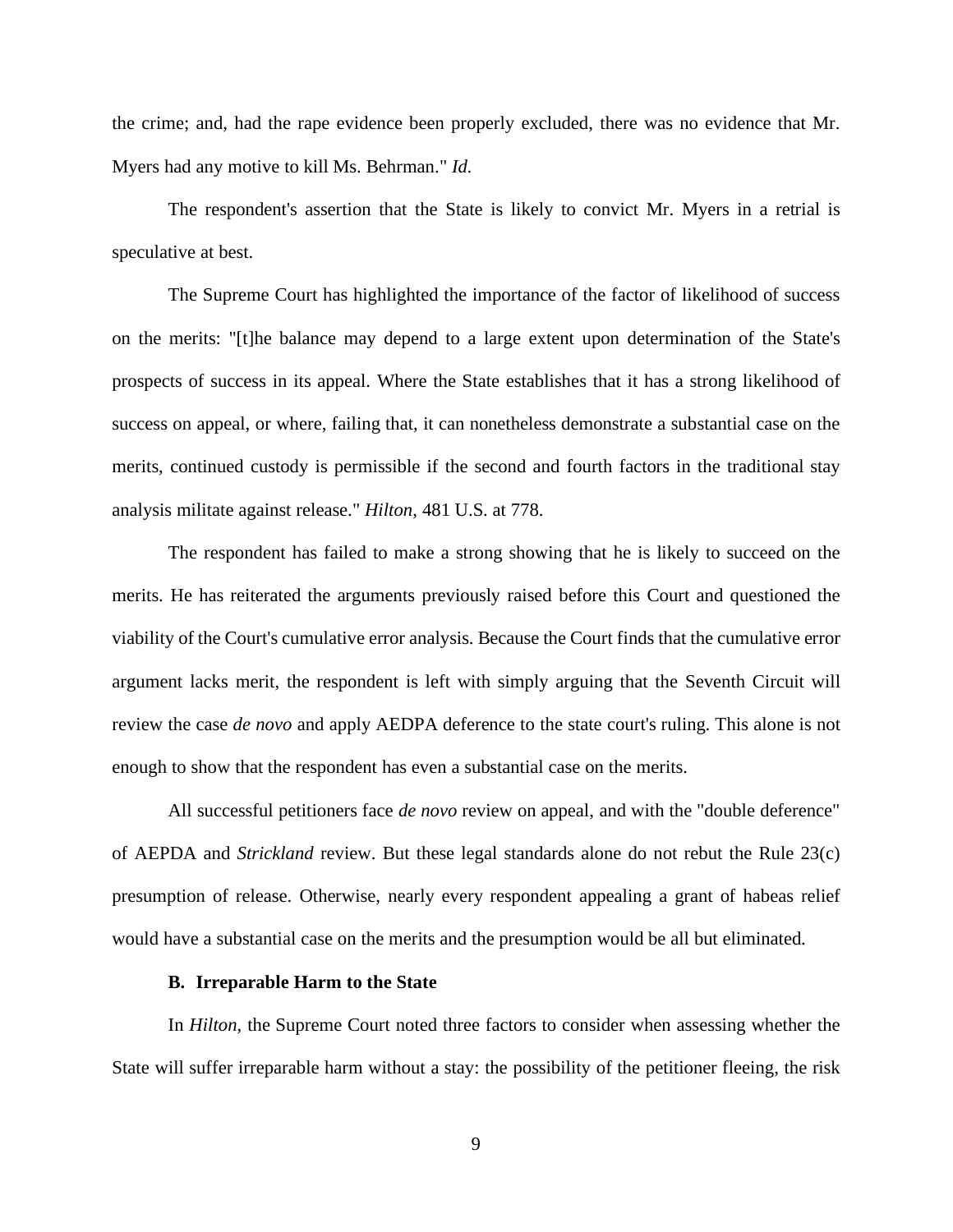that he will pose a danger to the public, and the State's interest in continuing custody pending appeal. 481 U.S. at 777. As for the last factor, the *Hilton* court noted that the State's interest in continuing custody "will be strongest where the remaining portion of the sentence to be served is long, and weakest where there is little of the sentence remaining to be served." *Id*.

The respondent only briefed the third of these factors. He argues that because Mr. Myers has served less than half of his lengthy sentence, the State has an "interest in continuing custody and rehabilitation pending a final determination of the case on appeal." Dkt. 76 at 12 (quoting *Braunskill*, 481 U.S. at 777). Assuming the State has a strong interest in this factor, the respondent has failed to address the other two factors or to raise any other argument that the State will suffer irreparable harm if Mr. Myers is released.

The respondent provided no evidence that Mr. Myers has a criminal record apart from the vacated conviction or that he has been violent in prison. Mr. Myers asserts that he has no record of violence in prison. Dkt. 73 at 25. Other than a mention on direct appeal that at some point Mr. Myers was held in the Monroe County Jail on an unrelated charge, there is no evidence in the record of Mr. Myers's criminal history or conduct record in prison. Therefore, the Court cannot conclude that he would be a danger to the public.

Mr. Myers states that upon release he will live with his mother who resides in Ellettsville, Indiana. Other members of Mr. Myers's family also live in Ellettsville. The respondent has provided no evidence that Mr. Myers is a flight risk. Furthermore, "if he were to flee and become a fugitive while an appeal is pending, controlling law would result in this [C]ourt's judgment being vacated, and his ... conviction[s] and sentence being reinstated despite his claims of innocence." *Watkins v. Miller*, 2000 WL 680418 (S.D. Ind. May 16, 2000) (citing *Dently v. Lane*, 720 F.2d 472 (7th Cir. 1983)). "To the extent that a risk of non-appearance is inherent whenever a person faces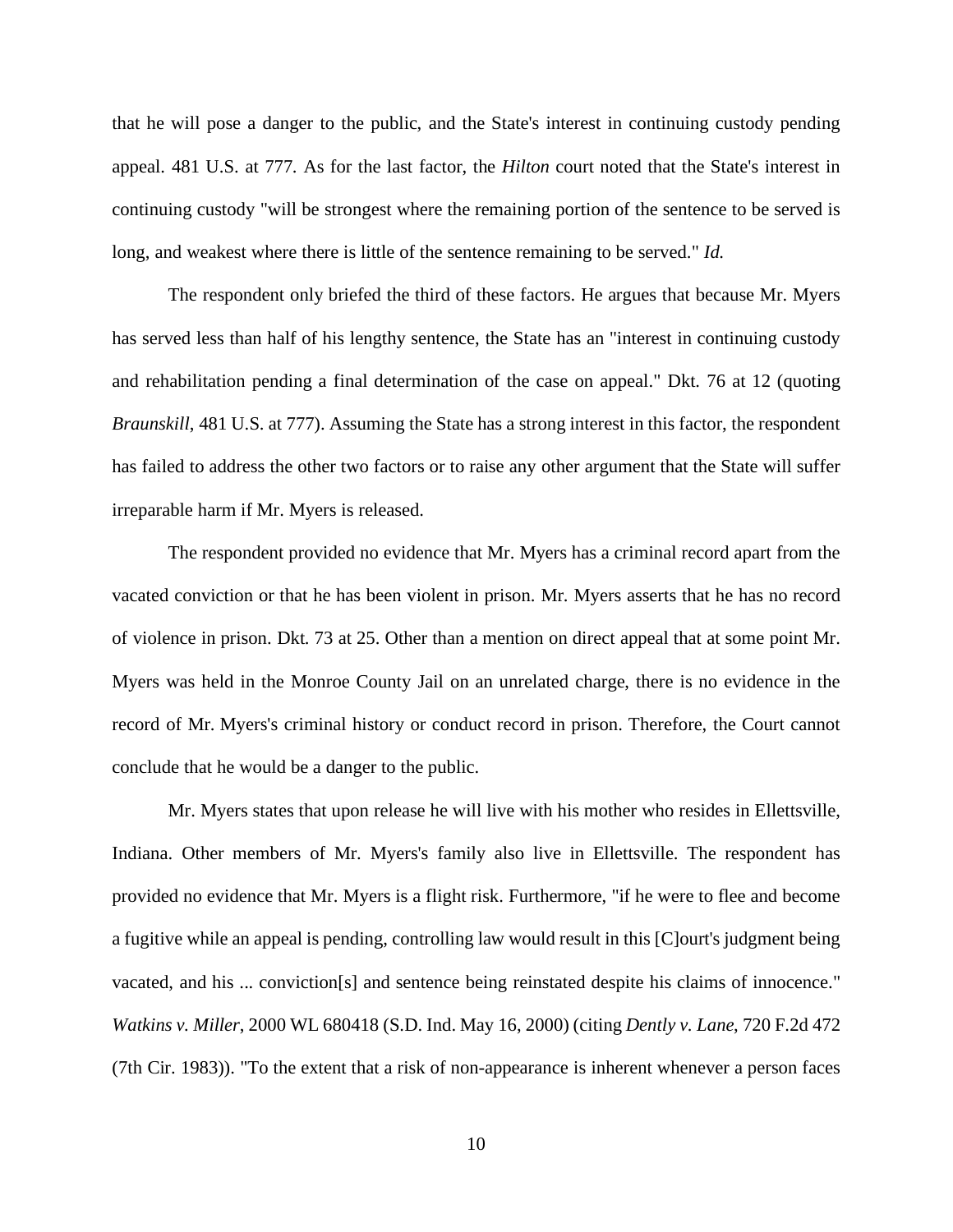a lengthy period of incarceration, these risks can be appropriately mitigated through routine conditions of release." *Dassey*, 2016 WL 6684214, at \*5 (citing *Newman*, 917 F. Supp. 2d at 790).

Overall, the respondent has not made a strong showing that the State will suffer irreparable harm if Mr. Myers is released pending appeal.

# **C. Substantial Harm to the Petitioner**

"The interest of the habeas petitioner in release pending appeal, always substantial, will be strongest where the factors mentioned in the preceding [section] are weakest." *Hilton*, 481 U.S. at 777. Here, Mr. Myers enjoys the usual substantial interest a petitioner in Mr. Myers's shoes has in release pending appeal. Given the respondent's weak showing of likelihood of success on the merits or of irreparable harm, this is enough. The worldwide Covid-19 pandemic and the documented presence of Covid-19 in the prison population of Indiana State Prison where Mr. Myers is incarcerated pose additional risk of potential though not dispositive harm. Although this is a factor that merely bolsters the conclusion that Mr. Myers has a substantial interest in release pending appeal, it is an unusual and unforeseen factor worthy of some discussion.

The respondent argues both that Mr. Myers is safer in prison than in the community and that he could potentially get Covid-19 in prison before his release and then spread it to the community of Ellettsville. Dkt. 76 at 7-9. If these contradictory arguments do not completely cancel each other out, then the latter at least substantially undercuts the former.

Data from the Indiana Department of Correction website shows that three inmates have tested positive for Covid-19 and are in isolation. IDOC Facility Covid-19 Statistics, available at <https://www.in.gov/idoc/3780.htm> (last visited May 20, 2020). Ellettsville, Indiana, is located in Monroe County which has reported 152 cases of the disease. Indiana Covid-19 Data Report, available at [www.coronavirus.in.gov](http://www.coronavirus.in.gov/) (last visited May 20, 2020). These data points do not clearly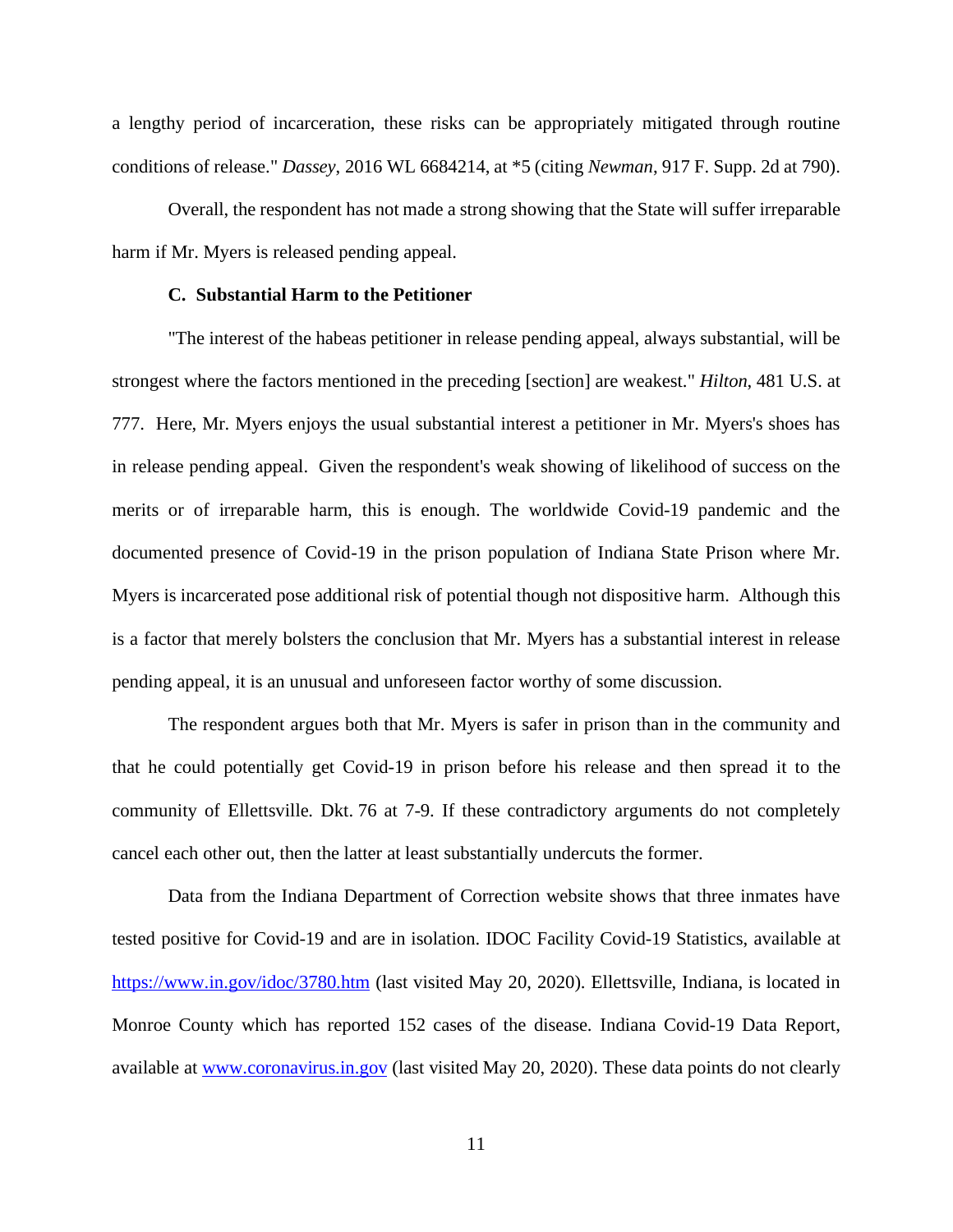indicate whether Mr. Myers would be safer from Covid-19 in prison or in the wider community, however it is generally understood that prisons are less equipped to meet Centers for Disease Control & Prevention guidelines to prevent the spread of infection than individuals living in a home environment. *See Interim Guidance on Management of Coronavirus Disease 2019 (COVID-19) in Correctional and Detention Facilities*, Ctrs. for Disease Control & Prevention (Mar. 23, 2020), [https://www.cdc.gov/coronavirus/2019-ncov/community/correction-detention/guidance](https://www.cdc.gov/coronavirus/2019-ncov/community/correction-detention/guidance-correctional-detention.html)[correctional-detention.html](https://www.cdc.gov/coronavirus/2019-ncov/community/correction-detention/guidance-correctional-detention.html) (last visited May 20, 2020) ("Incarcerated/detained persons live, work, eat, study, and recreate within congregate environments, heightening the potential for COVID-19 to spread once introduced.").

The respondent argues that Methotrexate may reduce the activity of one's immune system without lowering it below a normal level, but the website cited by both Mr. Myers and the respondent states that "Methotrexate can reduce your body's ability to fight infections." *Psoriasis Treatment: Methotrexate*, Am. Academy of Dermatology, https://www.aad.org/public/diseases/psoriasis/treatment/medications/methotrexate (last visited Apr. 26, 2020). The parties have provided limited evidence in support of their opposing views on this issue, perhaps because much remains unknown about Covid-19 and how immunosuppressant drugs, like Methotrexate, impact a person's ability to respond to the disease. Nonetheless, the Court concludes that Mr. Myers has a substantial interest in release pending appeal of the grant of his habeas petition. Although the Court lacks sufficient information to quantify with much specificity the impact of Covid-19 on Mr. Myers's interest in release, it is sufficient to say that the existence of the disease in his prison facility and his use of Methotrexate heighten his already substantial interest in release.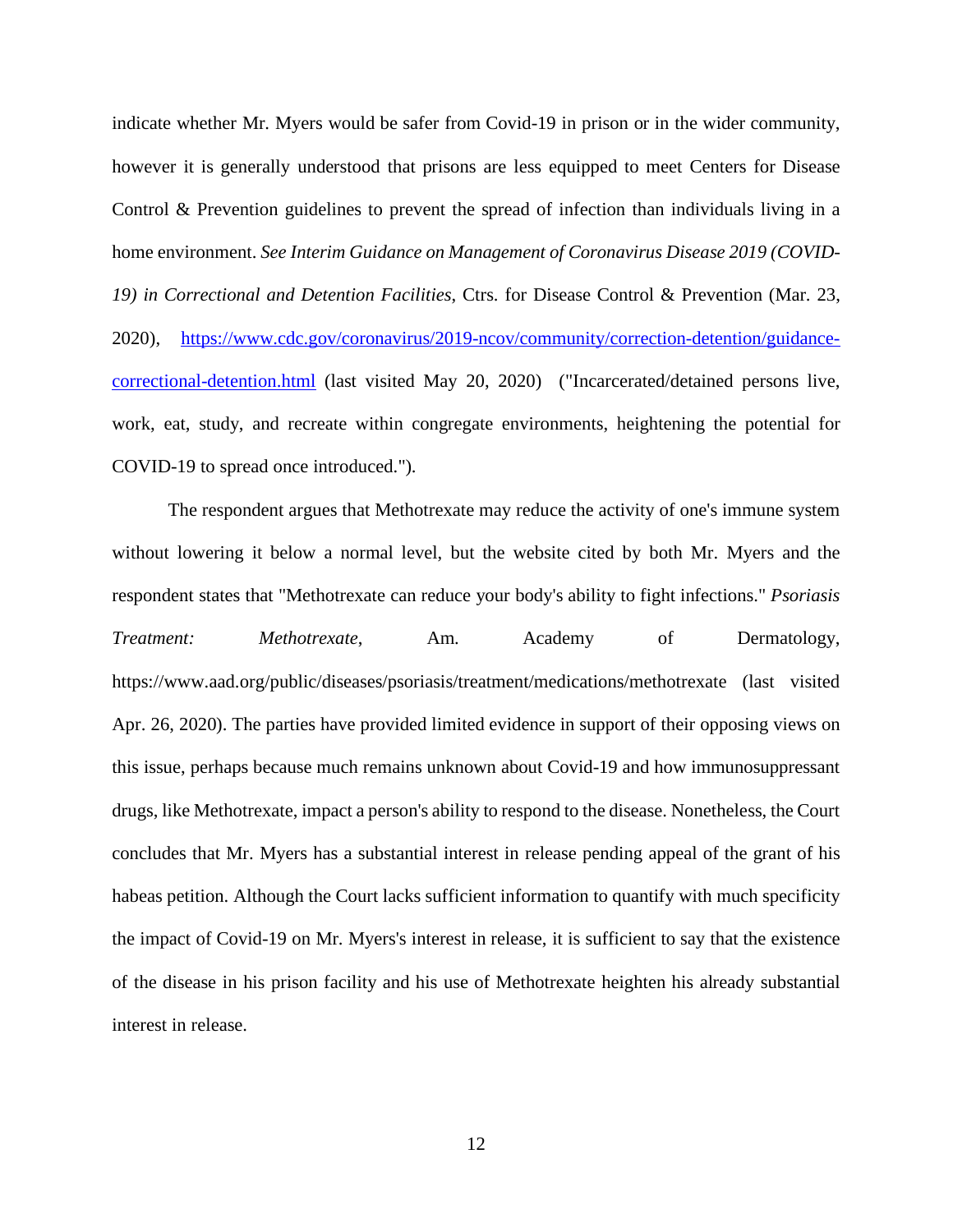### **D. Public Interest**

The respondent devotes one sentence in his brief to the question of public interest: "The public interest is better served by keeping a convicted murderer in prison to shelter in place than releasing him into the community." Dkt. 76 at 12. While the State and public have an obvious interest in incarcerating persons convicted of violent crimes, if the fact of Mr. Myers's vacated conviction was all that was necessary to overcome Rule 23(c)'s presumption in favor of release, the presumption would be meaningless. *Dassey*, 2016 WL 6684214, at \*4; *Hampton v. Leibach*, 2001 WL 1618737 (N.D. Ill. Dec. 18, 2001). Moreover, as much as public interest favors incarcerating the convicted, it also favors ensuring that persons are not detained in violation of the Constitution.

The court is also mindful that because a jury rendered a judgment of conviction against Mr. Myers, his release pending appeal warrants special consideration. Indeed, the Supreme Court in *Hilton* went on to note "a successful habeas petitioner is in a considerably less favorable position than a pretrial arrestee . . . to challenge his continued detention pending appeal. Unlike a pretrial arrestee, a state habeas petitioner has been adjudged guilty beyond a reasonable doubt by a judge or jury, and this adjudication of guilt has been upheld by the appellate courts of the State." *Hilton*, 481 U.S. at 779. While this court has determined habeas relief is appropriate here, "that determination itself may be overturned on appeal before the State must retry the petitioner." *Id.* Thus, the Due Process Clause does not "prohibit a court from considering, along with the other factors that we previously described, the dangerousness of a habeas petitioner as part of its decision whether to release the petitioner pending appeal." *Id*. Yet, as noted above, the State has offered no independent evidence that Mr. Myers poses any particular danger to the community beyond the conviction itself.

13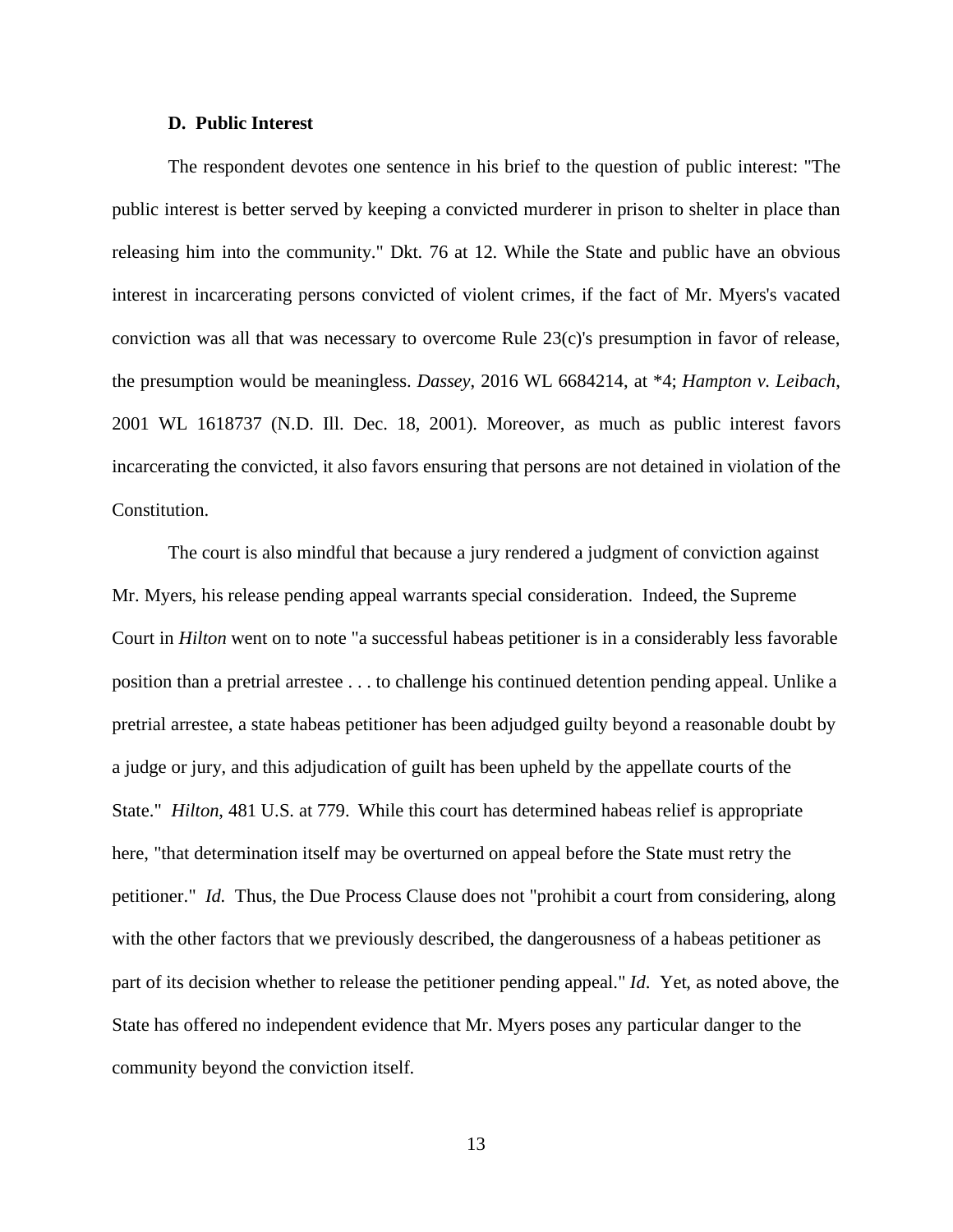#### **IV. Conclusion**

"Where the State establishes that it has a strong likelihood of success on appeal, or where, failing that, it can nonetheless demonstrate a substantial case on the merits, continued custody is permissible if the second and fourth factors in the traditional stay analysis militate against release. Where the State's showing on the merits falls below this level, the preference for release should control." *Hilton*, 481 U.S. at 778 (citations omitted). That is the case here.

The court granted Mr. Myers's petition and ordered that he be released or retried. There is a presumption that successful habeas petitioners should be released while the respondent appeals that decision. The respondent has failed to rebut that presumption. The respondent has not demonstrated that he has a strong likelihood of success on appeal, nor that he has a substantial case on the merits. The respondent does not argue that Mr. Myers poses a risk of flight or a danger to the community. The respondent has not shown that the State will be irreparably harmed by Mr. Myers's release or that the public interest lies in favor of his continued incarceration pending appeal. Therefore, Mr. Myers's motion, dkt. [72], is **granted to the extent** the Court orders his conditional release from the custody of the respondent.

Because an appeal is pending and Mr. Myers may be required to serve the remainder of his sentence or otherwise appear for legal proceedings, the Court will impose conditions upon his release consistent with those routinely imposed in analogous circumstances. Although the respondent does not request that the court order that Mr. Myers be subject to any formal supervision, the Court orders that Mr. Myers be supervised by the United States Probation Office for the Southern District of Indiana. Courts routinely order such supervision when persons are released under Fed. R. App. P. 23. *See, e.g.*, *Dassey*, 2016 WL 6684214; *Harris v. Thompson*, No. 12-1088, dkt. 41 at 4−6 (7th Cir. Feb. 20, 2013) (ordering supervision by the United States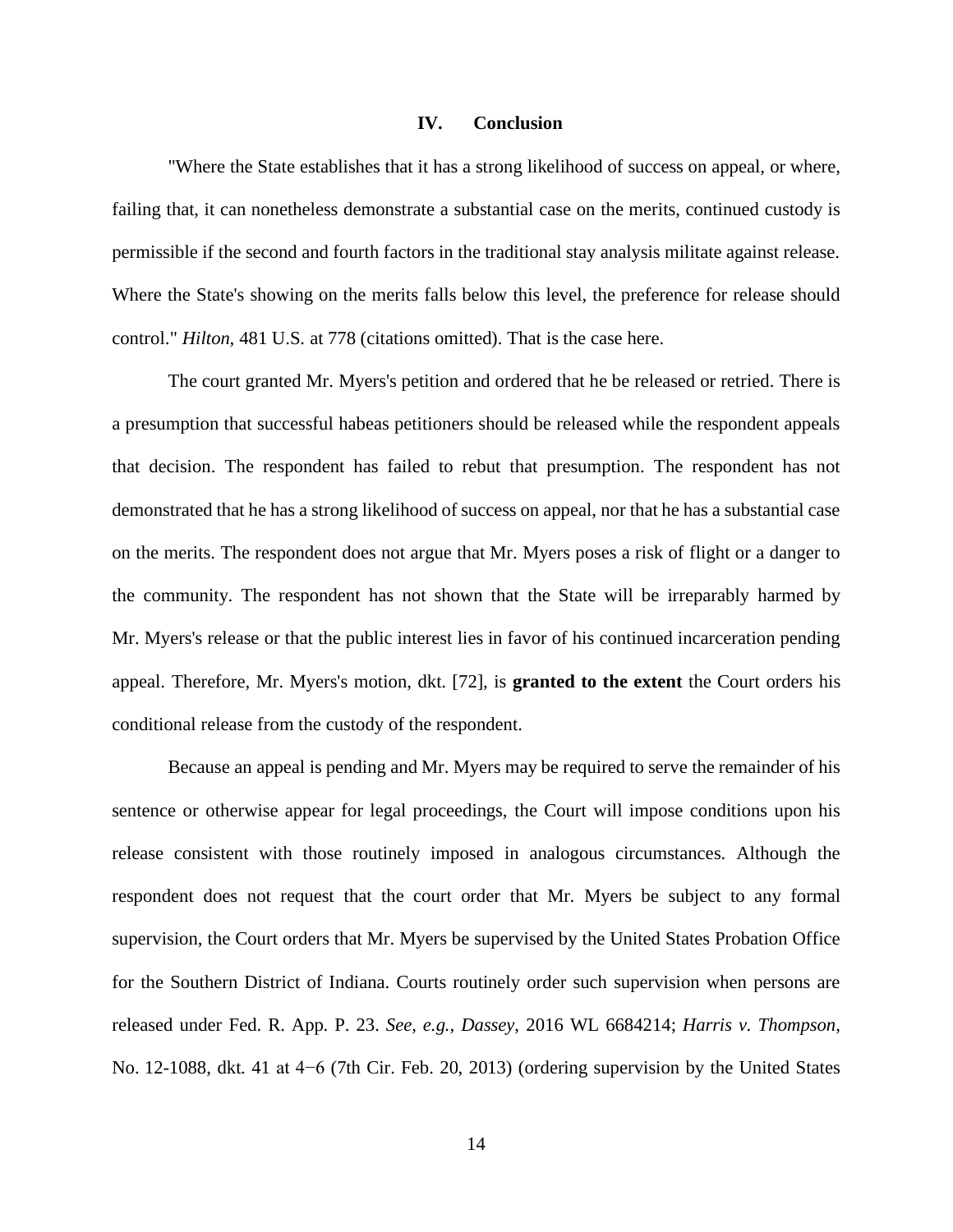Probation Office for the Northern District of Illinois); *Newman v. Metrish*, 300 F. App'x. 342, 344

(6th Cir. 2008); *Waiters v. Lee*, 168 F. Supp. 3d 447, 455 (E.D.N.Y. 2016); *Newman v. Harrington*,

917 F. Supp. 2d 765, 792 (N.D. Ill. 2013).

Pursuant to Federal Rule of Appellate Procedure 23(c), Mr. Myers is ordered to be placed in quarantine for 14 days beginning no later than Monday, June 1, 2020, and continuing up to and including his release from prison effective at noon Central time on Monday, June 15, 2020, and shall thereafter be subject to home confinement and supervision by the United States Probation Office for the Southern District of Indiana on the following conditions:

- 1. Mr. Myers must make contact with the U.S. Probation Office for the Southern District of Indiana, 46 E. Ohio St., Room 101, Indianapolis, IN 46204, within 72 hours of his release from the Indiana Department of Correction facility where he is currently housed—that is, no later than noon Central time on Thursday, June 18, 2020. He shall continue to report to the Probation Office periodically as directed by the United States District Court or the Probation Office.
- 2. Mr. Myers shall not leave his residence except for verified medical appointments or at the direction of the Probation office or Court.
- 3. Mr. Myers shall not commit any federal, state, or local crime.
- 4. Mr. Myers shall not unlawfully use or possess a controlled substance. The Court may subsequently order periodic drug testing.
- 5. Mr. Myers shall not possess a firearm, ammunition, destructive device, or any other dangerous weapon.
- 6. Mr. Myers shall appear in court as required and surrender to serve any sentence, as ordered by a court.
- 7. Mr. Myers shall not obtain a passport.
- 8. Mr. Myers shall reside with his mother, Jodie Myers, as third-party custodian and shall notify the Probation Office at least 10 days prior to any change in residence or employment.
- 9. Mr. Myers shall have no contact with the family of Jill Behrman.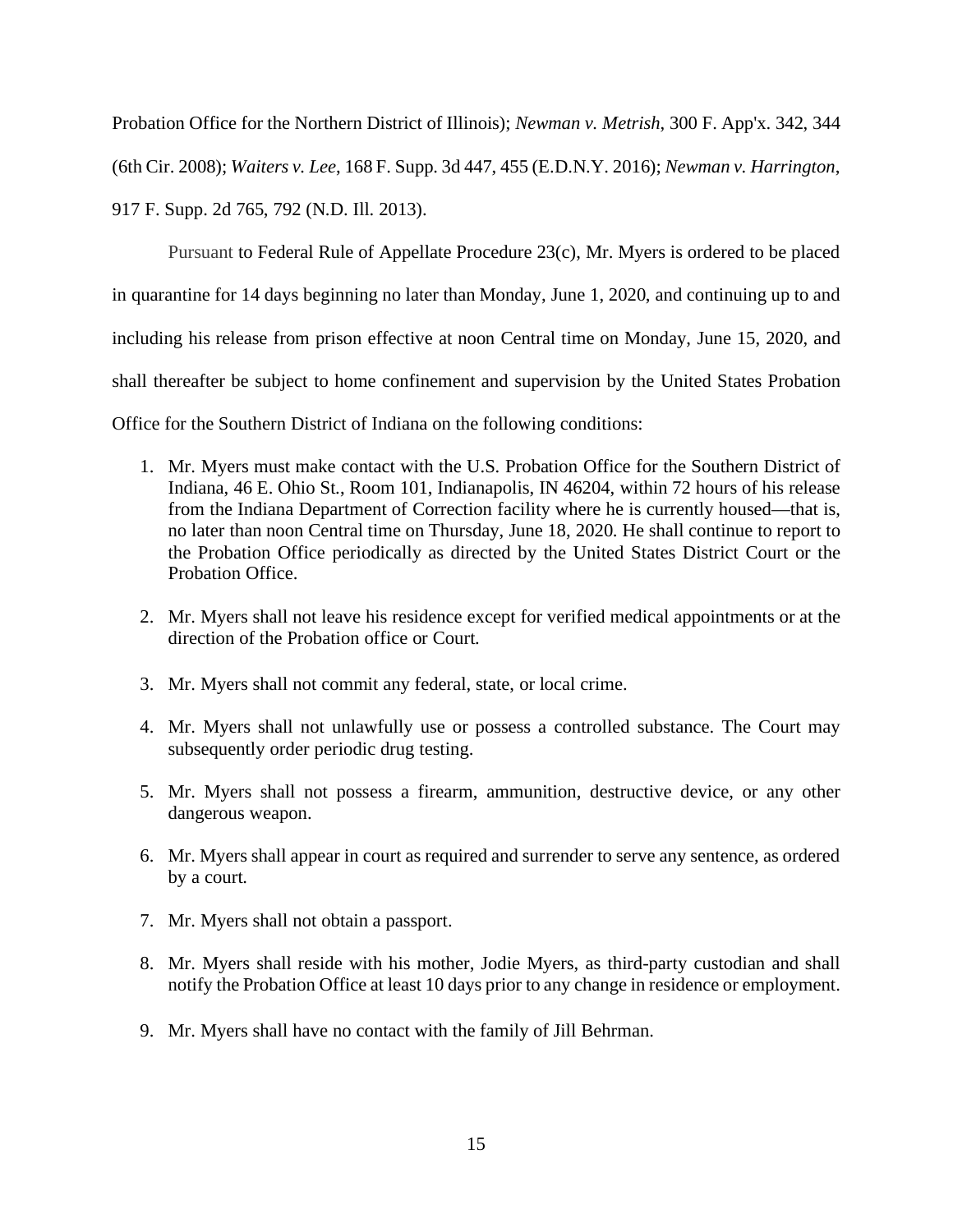- 10. Mr. Myers shall not associate with any persons engaged in criminal activity and shall not associate with any person convicted of a felony, unless granted permission to do so by the Probation Office.
- 11. Mr. Myers shall permit a Probation Officer to visit him at any time at home or elsewhere and shall permit confiscation of any contraband observed in the plain view of the Probation Officer.
- 12. Mr. Myers shall notify the Probation Office within 72 hours of being arrested or questioned by a law enforcement officer.
- 13. Mr. Myers shall be placed on electronic monitoring under the standard conditions for electronic monitoring employed by the Probation Office in this district.
- 14. Mr. Myers shall follow all Center for Disease Control and Prevention guidelines regarding social distancing.
- 15. Prior to June 11, 2020, Mr. Myers's counsel shall provide to the Court and the Probation Office all contact information, including address and telephone number(s), for Jodie Myers.

# **IT IS SO ORDERED.**

Date: 5/29/2020

**JAMES R. SWEENEY II, JUDGE United States District Court** Southern District of Indiana

Distribution:

Faaris Akremi JENNER & BLOCK LLP 353 North Clark Street Chicago, IL 60654

Clifford W. Berlow JENNER & BLOCK LLP 353 North Clark Street Chicago, IL 60654

Marie F. Donnelly ATTORNEY AT LAW mfdonnelly05@gmail.com